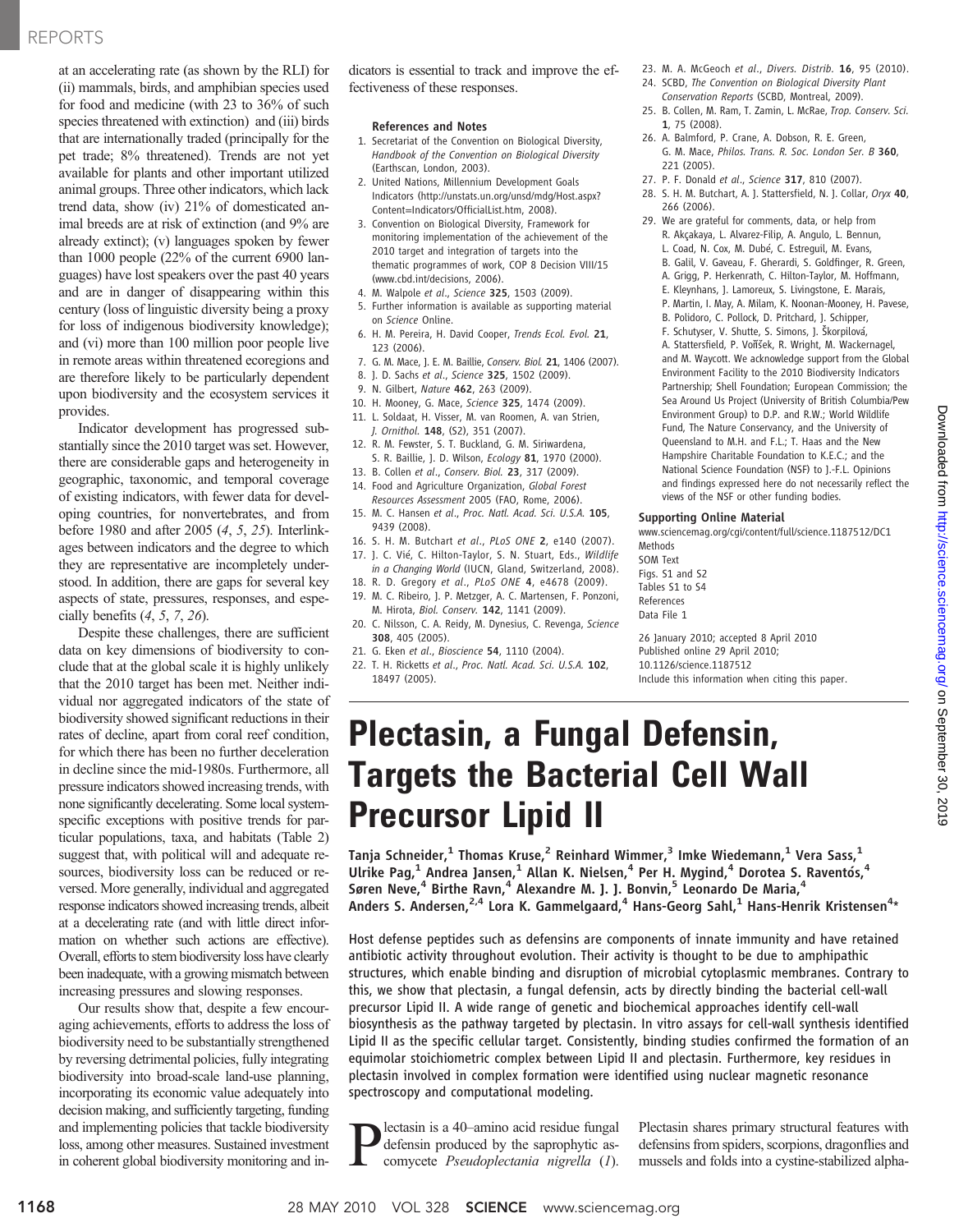beta structure  $(CS\alpha\beta)$ . In vitro and in animal models of infection, plectasin is potently active against drug-resistant Gram-positive bacteria such as streptococci, whereas the antibacterial spectrum of an improved derivative, NZ2114 (2), also includes staphylococci such as methicillin-resistant Staphylococcus aureus (MRSA).

We set out to determine the molecular target and specific mechanism by which plectasin kills

\*To whom correspondence should be addressed. E-mail: hahk@novozymes.com

bacteria. Although many host defense peptides (HDPs) act on and disintegrate the bacterial membrane, several observations suggested that this is not the case for plectasin.

Growth kinetic measurements of the Grampositive bacterium Bacillus subtilis exposed to plectasin clearly demonstrated that plectasin exhibited kinetic behavior similar to cell wall– interfering agents (such as vancomycin, penicillin, and bacitracin) and not to the rapidly lytic membrane-active agents (such as polymyxin and novispirin) or non-lytic antibiotics with replication (ciprofloxacin), transcription (rifampicin), or protein translation (kanamycin, tetracycline) as their primary target (Fig. 1A) (3). Consistently with this, killing kinetics indicated that over a period of approximately one generation time (0.5 hours) treated cells were unable to multiply, but remained viable (Fig. 1B inset), before the number of colony-forming units decreased (Fig. 1B).

Next, the effect of plectasin on macromolecular biosynthesis pathways was investigated. The incorporation of radiolabeled isoleucine into protein and of thymidine into nucleic acids was not affected, whereas glucosamine—an essential precursor of bacterial peptidoglycan—was no longer incorporated (Fig. 1C). Lastly, treatment of B. subtilis with plectasin induced severe cell-shape deformations as visualized through phase-contrast microscopy (fig. S1). These characteristics are all typical for compounds interfering with cell-wall biosynthesis rather than for membrane disintegration (4, 5). Consistently, neither pore formation as measured by  $K^+$  efflux (Fig. 1E), nor changes in membrane potential by use of  $TPP^+$  or  $DiBAC_4$ (fig. S2, A and B), nor carboxy-fluorescein efflux from liposomes were detected (fig. S2C). Thus, despite its amphipathic nature, plectasin does not compromise membrane integrity, reducing the risk of unspecific toxicity.



Fig. 1. Effect of plectasin on intact cells. (A) Classification of antimicrobial compounds by using optical density measurements. Growth kinetic measurements of B. subtilis exposed to plectasin or various antibiotics with known cellular targets. Two to four times the minimal inhibitory concentration (MIC) of the respective compounds were used. Plectasin (black) falls into the cluster of cell-wall biosynthesis inhibiting antibiotics (red colors). (B) Killing kinetics of plectasin; Staphylococcus simulans 22 treated with plectasin at  $2 \times MIC$ (open diamonds) and  $4 \times$  MIC (squares); control is without peptide (triangles). (Insert) A similar experiment with more time points within the first 60 min demonstrating the absence of killing in the first 30 min of treatment. (C) Impact of plectasin on macromolecular biosynthesis in B. subtilis 168. Incorporation of  $[$ <sup>14</sup>C]-thymidine into nucleic acids, of L- $[$ <sup>14</sup>C]-isoleucine into protein, and of [<sup>3</sup>H]-glucosamine in cell wall was measured in untreated controls (squares) and plectasin-treated cells (open circles); glucosamine incorporation into cell-wall material was selectively inhibited. (D) Intracellular accumulation of the ultimate soluble cell-wall precursor UDP-MurNAc-

pentapeptide in vancomycin-treated (dotted line) and plectasin-treated (dashed line) cells of S. simulans 22. Cells were treated for 30 min with plectasin or vancomycin, which is known to form a complex with Lipid II. Treated cells were extracted with boiling water, and the intracellular nucleotide pool was analyzed by means of reverse HPLC. UDP-MurNAcpentapeptide was identified by means of mass spectrometry using the negative mode and 1 mg/ml 6-aza-2-thiothymine [in 50% (v/v) ethanol/20 mM ammonium citrate] as matrix; the calculated monoisotopic mass is 1149.35; in addition to the singly charged ion, the mono- and disodium salts are detected. (E) Plectasin is unable to form pores in the cytoplasmic membrane of S. simulans 22. Potassium efflux from living cells was monitored with a potassium-sensitive electrode. Ion leakage is expressed relative to the total amount of potassium released after addition of  $1 \mu M$ pore-forming lantibiotic nisin (100%, open diamonds). Plectasin was added at 0.2  $\mu$ M (triangles) and 1  $\mu$ M (open triangles); controls were without peptide antibiotics (squares).

Downloaded from http://science.sciencemag.org/ on September 30, 2019 Downloaded from <http://science.sciencemag.org/> on September 30, 2019

<sup>&</sup>lt;sup>1</sup>Pharmaceutical Microbiology Section, Institute for Medical Microbiology, Immunology, and Parasitology, University of Bonn, D-53115 Bonn, Germany. <sup>2</sup> Statens Serum Institut, 2300 Copenhagen S, Denmark. <sup>3</sup> Department of Biotechnology, Chemistry, and Environmental Engineering, Aalborg University, DK-9000 Aalborg, Denmark. <sup>4</sup>Novozymes AS, DK-2880 Bagsvaerd, Denmark. <sup>5</sup>Department of Chemistry, Faculty of Science, Utrecht University, 3584 CH Utrecht, Netherlands.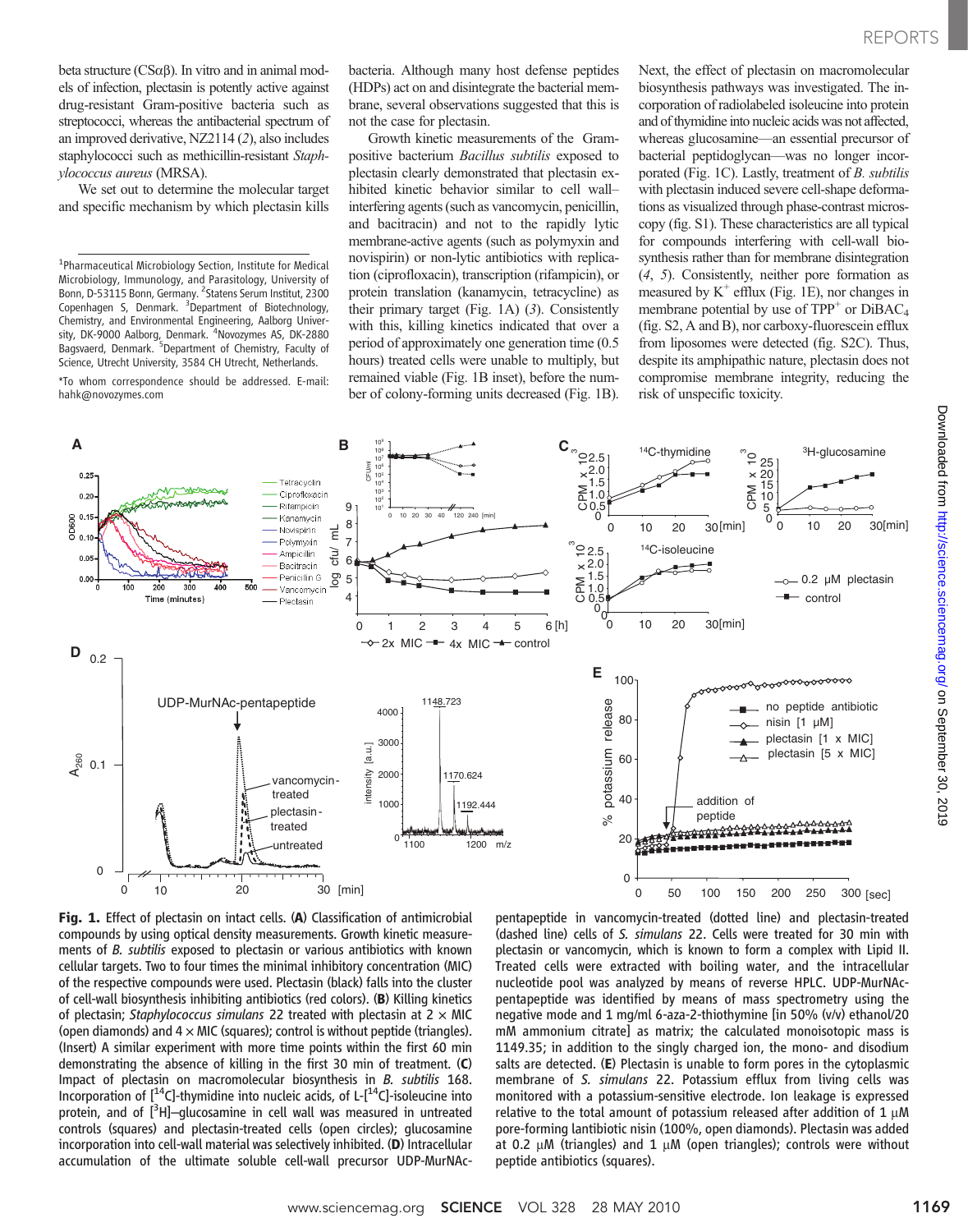### REPORTS

We obtained further support for the cell wall– interfering activity using DNA microarrays to compare the transcriptional responses of plectasin-treated cells with response patterns obtained for a range of reference antibiotics. For both B. subtilis 168 and S. aureus SG511, we found that the transcriptional profiles overlapped those of established cell-wall biosynthesis inhibitors, such as vancomycin and bacitracin (6–9) (fig. S3 and tables S1 and S2).

The biosynthesis of bacterial cell walls requires a number of steps (10). Initially, the N-acetylmuramic acid-pentapeptide (MurNAc-pentapeptide)—a major constituent of the cell-wall building block is produced in the cytoplasm as an uridine diphosphate (UDP)–activated precursor before it is transferred onto a membrane carrier, bactoprenolphosphate (Fig. 2B, reaction I). The resulting membrane-anchored precursor Lipid I is then further modified to the structural cell-wall subunit, Lipid II (Fig. 2B, reaction II). In some Grampositive bacteria, Lipid II (Fig. 2A) is further decorated by an interpeptide bridge [a pentaglycine peptide in the case of S. aureus (11)] (Fig. 2B, reaction III) before it gets translocated across the cytoplasmic membrane to the outside, where it is incorporated into the peptidoglycan polymer through the activity of transglycosylases and transpeptidases (Fig. 2B, reaction IV). We analyzed the intracellular pool of cell-wall precursors by means of reverse high-performance liquid chromatography (HPLC) and mass spectrometry and found accumulation of the soluble molecule UDP-MurNAc-pentapeptide in plectasin-treated cells (Fig. 1D), suggesting that one of the later membrane-associated or extracellular processes may be targeted by plectasin.

We then analyzed the effect of plectasin on the membrane-bound steps of cell-wall biosynthesis in vitro. Cytoplasmic membranes with associated cell-wall biosynthesis apparatus were isolated and incubated with plectasin and radiolabeled substrates that are necessary for Lipid II formation. Using thin-layer chromatography and subsequent scintillation counting, we found the overall synthesis reaction to be strongly inhibited (Fig. 2C). For a more detailed analysis, we cloned the individual cell-wall biosynthesis genes from S. aureus, expressed them in Escherichia coli, and analyzed the activity of the purified enzymes in the presence of plectasin by measuring the amount of product formed. These enzymes included MraY (Fig. 2B, reaction I), MurG (Fig. 2B, reaction II), FemXAB (Fig. 2B, reaction III), and PBP2 (Fig. 2B, reaction IV). Whereas the MraY reaction was not affected



Fig. 2. Inhibition of membrane-associated cell-wall biosynthesis steps. (A) Structure of the cell-wall precursor Lipid II. (B) The membrane-bound steps of cell-wall precursor biosynthesis and bactoprenol  $(C_{55}P)$  carrier cycling in staphylococci. Cell-wall biosynthesis starts in the cytoplasm with the formation of the soluble precursor UDP-MurNAc-pentapeptide (UDP-MurNAc-pp). This precursor is linked to the membrane carrier bactoprenolphosphate  $(C_{55}P)$ by MraY yielding Lipid I (reaction I). Lipid II is formed by MurG, which adds N-acetyl-glucosamine (GlcNAc) (reaction II). When the interpeptide bridge, which only occurs in some Gram-positive bacteria, is accomplished (reaction III), the monomeric peptidoglycan unit is translocated across the cytoplasmic membrane to the outside and incorporated into the cell wall (reaction IV). (C) Inhibition of membrane-associated steps of cell-wall biosynthesis by plectasin. In all tests, plectasin was added in molar ratios of 0.1 to 1 with respect to the

amount of the appropriate lipid substrate  $C_{55}P$ , Lipid I, or Lipid II used in the individual test system. The amount of reaction products synthesized in the absence of plectasin was taken as 100%. Product analysis was done by means of TLC and subsequent scintillation counting of stained and excised productcontaining bands; radiolabeling was based on  $[^3H]$ -labeled C<sub>55</sub>P (for Lipid I), [<sup>14</sup>C]-GlcNAc for Lipid II, and [<sup>14</sup>C]-glycine for Lipid II-Gly1. Error bars represent  $\pm$ SD, and the experiments were repeated at least three times. Technical details on the assays and the cloning and purification of the enzymes are given in (3). (D) Estimation of the stoichiometry of plectasin:Lipid II binding. Lipid II was incubated in the presence of plectasin at the molar concentration ratios indicated. The stable complex of plectasin with the Lipid II remains at the application spot, whereas both components migrate to the sites indicated. At a molar ratio of 1:1, neither free Lipid II nor free plectasin were observed.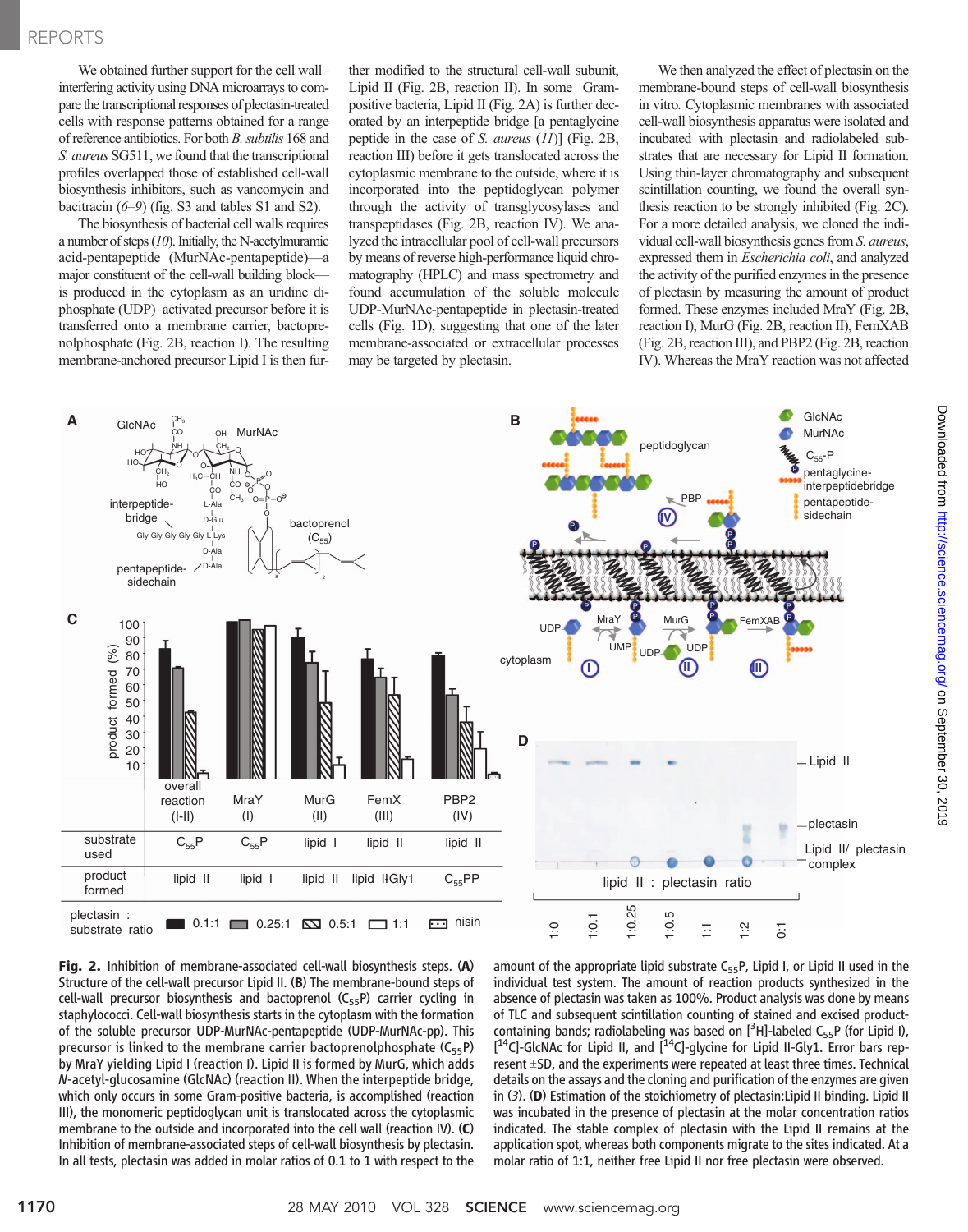by plectasin, we found the MurG, FemX, and PBP2 reactions to be inhibited in a dose-dependent fashion (Fig. 2C). For these three enzymes, Lipid I (MurG) or Lipid II (FemX and PBP2) are substrates, and significant inhibition of the reactions was only observed when plectasin was added in equimolar concentrations with respect to Lipid I or Lipid II (Fig. 2C). Thus, plectasin—similarly to glycopeptide antibiotics [such as vancomycin  $(12, 13)$ ] and lantibiotics  $(14, 15)$ —may form a stoichiometric complex with the substrate rather than inhibiting the enzyme. To further validate this, we incubated either Lipid I or II with plectasin in various molar ratios and used thin-layer chromatography (TLC) to analyze the migration behavior. Free Lipid I and II as well as free peptide were found to migrate to defined positions in the chromatogram, whereas the Lipid I/II–plectasin complex remained at the start point (Fig. 2D). Free Lipid I/II and free peptide were not detectable only at an equimolar ratio, indicating the formation of a 1:1 stoichiometric complex.

We further analyzed the interaction of both Lipid I and II with plectasin using a liposome system with membranes composed of phosphatidylcholine and Lipid II [0.2 or 0.5 mole percent (mol  $\%$ )] and <sup>14</sup>C-labeled plectasin. We found the maximum number of plectasin molecules that bound to liposomes to approximately match the number of Lipid II molecules available on the liposome surface (fig. S4). Using Scatchard plot analysis, we determined an equilibrium-binding constant of  $1.8 \times 10^{-7}$  mol for Lipid II and  $1.1 \times$  $10^{-6}$  mol for Lipid I, suggesting that the second sugar in Lipid II, the N-acetyl glucosamine, contributes to the stability of the complex.

To gain further insight into the structural nature of the plectasin/Lipid II interaction at the membrane interface, we measured chemical shift changes for <sup>15</sup>N-labeled plectasin. Heteronuclear single-quantum coherence (HSQC) nuclear magnetic resonance (NMR) spectra were measured either in solution or on binding membrane-mimicking dodecylphosphocholine (DPC) micelles (figs. S5 and S6). Fitting the binding data to a Langmuir isotherm yielded a free enthalpy of binding  $\Delta G =$ 

 $-27 \pm 1$  kJ/mol (fig. S7). Backbone H<sup>N</sup> and N atoms of 10 residues [G6, W8, D9, A31, K32, G33, G34, F35, V36, and C37 (16)], which in the tertiary structure all locate to one end of plectasin, exhibited marked changes in chemical shifts  $[\Delta \delta_{obs} > 0.15$  parts per million (ppm)] (Fig. 3A, residues labeled yellow), suggesting an orientation in which one end of plectasin specifically is located in the membrane interface.

To identify the residues on plectasin that bind Lipid II, we then titrated plectasin bound to DPC with Lipid II. With increasing concentrations of Lipid II, another set of NMR signals appeared and became stronger, whereas the NMR signals of apo-plectasin bound to DPC micelles became weaker until they disappeared at equimolar concentrations of plectasin and Lipid II, supporting the 1:1 binding stoichiometry found by means of TLC. Addition of extra plectasin to the mixture brought the signals of apo-plectasin forward again, and further addition of Lipid II to equimolarity led to the disappearance of the signals again. From a three-dimensional (3D)–HNCA spectrum, we could assign backbone  $H^N$ , N, and  $C^{\alpha}$  signals of the plectasin:Lipid II:DPC complex. The strongest changes in chemical shift ( $\Delta \delta_{\rm obs}$  > 0.22 ppm) were obtained for amino acids F2, C4, D12, Y29, A31, G33, C37, and K38 (figs. S5 and S6). Most of these residues localize in a coherent patch in close proximity to the residues affected by binding to DPC (Fig. 3B, residues labeled magenta). A31, G33, and C37 exert chemical shift-changes both upon addition of DPC and Lipid II. To further verify this, site-saturated mutagenesis (in which a given amino acid is changed to each of the other 19 natural amino acids) was carried out at all positions in plectasin except the six cysteines. The mutant libraries were expressed in S. cerevisiae, and 400 to 600 transformants of each position tested for activity against S. *aureus* in a plate overlay assay. No amino acid substitutions at positions D12, Y29, or G33 resulted in activity against S. aureus, whereas only the very conservative mutations of A31 to G and K38 to R resulted in activity against S. aureus. At other amino acid positions not involved in DPC or Lipid II binding,

a wide range of non-homologous amino acid substitutions gave rise to plectasin variants retaining antimicrobial activity.

To visualize the complex between Lipid II and plectasin, docking studies using the GOLD and HADDOCK programs were performed (17, 18). In accordance with the NMR data, evidence in favor of a primary binding site involving the interaction of the pyrophosphate moiety of Lipid II with the amide protons F2, G3, C4, and C37 of plectasin via hydrogen bonding was obtained (Fig. 3C). Several of the other large chemical shift changes are present in residues involved in secondary structure interactions (such as the formation of beta-sheets), which most likely undergo structural changes upon binding to the target. Taken together, these data strongly support a model in which plectasin gains affinity and specificity through binding to the solvent-exposed part of Lipid II, whereas the hydrophobic part of plectasin is located in the membrane interface. Thus, plectasin shares functional features with the lantibiotic nisin in that for both peptides the pyrophosphate moiety is most relevant for binding of Lipid II, although nisin inserts deeply into the membrane bilayer, forming pores and causing major delocalization of Lipid II (19, 20).

To test whether inhibition of cell-wall biosynthesis is restricted to plectasin or represents a general feature, we tested a series of defensin peptides from other fungi, mollusks, and arthropods for Lipid II binding and inhibition of the overall Lipid II synthesis and FemX reaction (fig. S8A). Two fungal defensins, oryzeasin (from Aspergillus oryzea) and eurocin (from Eurotium amstelodami), did inhibit the enzymatic reactions and bind to Lipid II in stoichiometric numbers, as did the two defensins from invertebrates, lucifensin from maggots of the blowfly Lucilia sericata and gallicin from the mussel Mytilus galloprovinciali (fig. S8, B to D). In contrast, heliomicin from the tobacco budworm Heliothis virescens, which shares the conserved cysteine pattern, did not show affinity for Lipid II and had no activity in these assays. These data clearly demonstrate that among the host defense peptides of eukaryotic

Fig. 3. NMR-based model of the plectasin/ Lipid II-complex. (A) Surface representation of plectasin with the residues showing substantial chemical shift perturbations upon binding to DPC micelles, which are indicated in yellow. (B) Surface representation of plectasin with the residues showing substantial chemical shift perturbations upon Lipid II titration, which is shown in



magenta. (C) Detailed view of the pyrophosphate-binding pocket. In this proposed HADDOCK-generated model, the pyrophosphate moiety forms hydrogen bonds to F2, G3, C4, and C27, and the  $p-y$ -glutamate of Lipid II forms a salt bridge with the N terminus of plectasin and the side-chain of His18.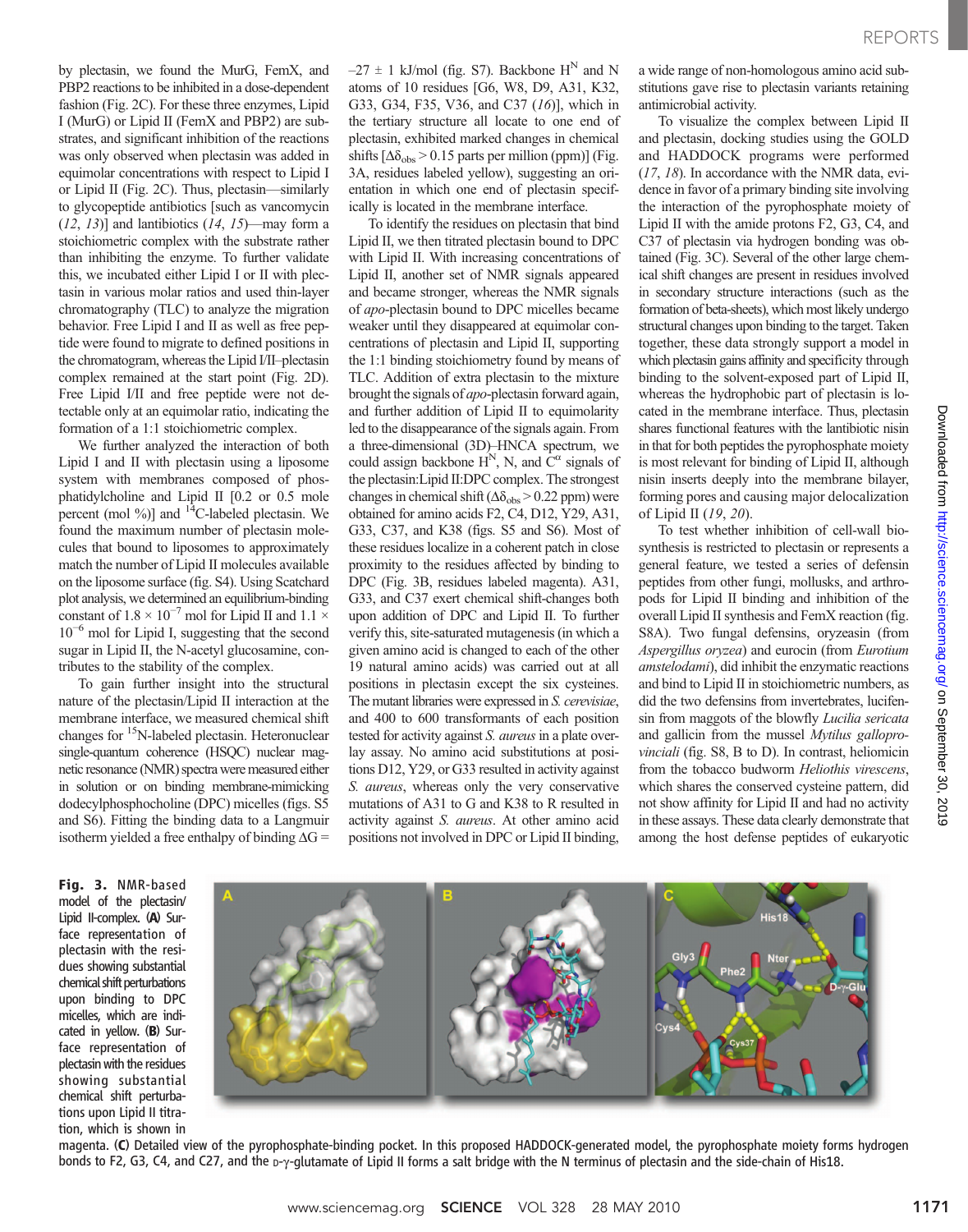organisms, specific inhibitors of cell-wall biosynthesis can be found that directly target Lipid II, "the bacterial Achilles' heel" for antibiotic attack (21).

Vancomycin, one of the very few remaining drugs for the treatment of multi-resistant Grampositive infections, has been shown to predominantly bind the D-alanyl-D-alanine (D-ala-D-ala) part of the pentapeptide in Lipid II (Fig. 2A) (12). However, high-level vancomycin resistance has been observed in both enterococci (VRE) and staphylococci (VRSA). There is no cross-resistance between vancomycin and plectasin, and in contrast to vancomycin, plectasin is not competitively inhibited by the presence of the D-ala-D-ala ligand (fig. S9). This further demonstrates that the primary interactions to Lipid II differ between plectasin and vancomycin, and taken together, these results suggest that future development of true cross-resistance between vancomycin and plectasin is unlikely.

Plectasin and its improved derivatives such as NZ2114 possess a range of features—such as potent activity in vitro under physiological conditions and in animal models of infection, low potential for unwanted toxicities, extended serum stability and in vivo half-life, and cost-effective large-scale manufacturing—which combined with a validated microbial target make it a promising lead for further drug development.

#### References and Notes

- 1. P. H. Mygind et al., Nature 437, 975 (2005).
- 2. D. Andes, W. Craig, L. A. Nielsen, H. H. Kristensen, Antimicrob. Agents Chemother. 53, 3003 (2009).
- 3. Materials and methods are available as supporting material on Science Online.
- 4. M. Zasloff, Nature 415, 389 (2002).
- 5. R. E. Hancock, H. G. Sahl, Nat. Biotechnol. 24, 1551 (2006). 6. B. Hutter et al., Antimicrob. Agents Chemother. 48, 2838
- (2004).
- 7. F. McAleese et al., J. Bacteriol. 188, 1120 (2006). 8. M. Cao, T. Wang, R. Ye, J. D. Helmann, Mol. Microbiol. 45, 1267 (2002).
- 9. T. Mascher, N. G. Margulis, T. Wang, R. W. Ye,
- J. D. Helmann, Mol. Microbiol. 50, 1591 (2003). 10. J. van Heijenoort, Microbiol. Mol. Biol. Rev. 71, 620 (2007).
- 11. T. Schneider et al., Mol. Microbiol. 53, 675 (2004).
- 12. P. E. Reynolds, Eur. J. Clin. Microbiol. Infect. Dis. 8, 943 (1989).
- 13. N. E. Allen, T. I. Nicas, FEMS Microbiol, Rev. 26, 511 (2003).
- 14. H. Brötz et al., Mol. Microbiol. 30, 317 (1998).
- 15. J. M. Willey, W. A. van der Donk, Annu. Rev. Microbiol. 61, 477 (2007).
- 16. Single-letter abbreviations for the amino acid residues are as follows: A, Ala; C, Cys; D, Asp; E, Glu; F, Phe; G, Gly; H, His; I, Ile; K, Lys; L, Leu; M, Met; N, Asn; P, Pro; Q, Gln; R, Arg; S, Ser; T, Thr; V, Val; W, Trp; and Y, Tyr.
- 17. G. Jones, P. Willett, R. C. Glen, A. R. Leach, R. Taylor, J. Mol. Biol. 267, 727 (1997).
- 18. C. Dominguez, R. Boelens, A. M. Bonvin, J. Am. Chem. Soc. 125, 1731 (2003).
- 19. S. T. Hsu et al., Nat. Struct. Mol. Biol. 11, 963 (2004).
- 20. H. E. Hasper et al., Science 313, 1636 (2006).

# mTORC1-Mediated Cell Proliferation, But Not Cell Growth, Controlled by the 4E-BPs

Ryan J. O. Dowling, $^{1\star}$ † Ivan Topisirovic, $^{1\star}$  Tommy Alain, $^{1}$  Michael Bidinosti, $^{1}$  Bruno D. Fonseca, $^{1}$ Emmanuel Petroulakis, $^1$  Xiaoshan Wang, $^1$  Ola Larsson, $^1$  Anand Selvaraj, $^2$  Yi Liu, $^3$  Sara C. Kozma, $^2$ George Thomas,<sup>2</sup> Nahum Sonenberg<sup>1</sup>‡

The mammalian target of rapamycin complex 1 (mTORC1) integrates mitogen and nutrient signals to control cell proliferation and cell size. Hence, mTORC1 is implicated in a large number of human diseases—including diabetes, obesity, heart disease, and cancer—that are characterized by aberrant cell growth and proliferation. Although eukaryotic translation initiation factor 4E–binding proteins (4E-BPs) are critical mediators of mTORC1 function, their precise contribution to mTORC1 signaling and the mechanisms by which they mediate mTORC1 function have remained unclear. We inhibited the mTORC1 pathway in cells lacking 4E-BPs and analyzed the effects on cell size, cell proliferation, and cell cycle progression. Although the 4E-BPs had no effect on cell size, they inhibited cell proliferation by selectively inhibiting the translation of messenger RNAs that encode proliferation-promoting proteins and proteins involved in cell cycle progression. Thus, control of cell size and cell cycle progression appear to be independent in mammalian cells, whereas in lower eukaryotes, 4E-BPs influence both cell growth and proliferation.

The mammalian target of rapamycin complex 1 (mTORC1) controls growth (increase in cell mass) and proliferation<br>(increase in cell number) by modulating mRNA plex 1 (mTORC1) controls growth (in-(increase in cell number) by modulating mRNA translation through phosphorylation of the eukaryotic translation initiation factor 4E (eIF4E)– binding proteins (4E-BP1, 2, and 3) and the ribosomal protein S6 kinases (S6K1 and 2)  $(1, 2)$ . 4E-BPs regulate the translation of a subset of mRNAs by competing with eIF4G for binding to eIF4E, thus preventing the assembly of the eIF4F complex, whereas the S6Ks control the phosphorylation status of a number of translational components  $(1-3)$ . Rapamycin has been an important tool in understanding mTORC1 signaling; however, it inefficiently and transiently inhibits 4E-BP phosphorylation (4) (fig. S1A). Moreover, we found that rapamycin inhibited proliferation

- 21. E. Breukink, B. de Kruijff, Nat. Rev. Drug Discov. 5, 321 (2006).
- 22. We thank M. Josten, A. Hansen, and M. R. Markvardsen for expert technical assistance and acknowledge the Carlsberg Research Center for use of the 800-MHz NMR spectrometer and the Obel Foundation for supporting the NMR laboratory at Aalborg University. H.G.S. acknowledges financial support by the European Union (PIAP-GA-2008-218191), the German Research Foundation (SA 292/10-2 and SA 292/13-1), the Bundesministerium für Bildung und Forschung (SkinStaph), and by the BONFOR program of the Medical Faculty, University of Bonn. A.M.J.J.B. acknowledges financial support from the Netherlands Organization for Scientific Research (VICI grant 700.56.442). A.S.A. acknowledges financial support from the Danish Research Council for Technology and Production (274-05-0435). Novozymes AS holds a patent on plectasin (patent number WO2003/044049/044049) and has filed patent applications on improved variants of plectasin. L.D.M., A.K.N., and D.S.R. hold stock options in Novozymes AS. DNA microarray data can be accessed through ArrayExpress, accession number E-MTAB-60. NMR assignment of  ${}^{1}$ H,  ${}^{15}$ N, and  ${}^{13}$ C atoms of plectasin have been deposited in the BioMagResBank (accession number 16739).

#### Supporting Online Material

www.sciencemag.org/cgi/content/full/328/5982/1168/DC1 Materials and Methods Figs. S1 to S9 Tables S1 and S2 References

8 December 2009; accepted 5 April 2010 10.1126/science.1185723

and  $G<sub>1</sub>/S$  cell cycle progression of wild-type and 4E-BP double-knockout (DKO) mouse embryonic fibroblasts (MEFs) to the same extent, which suggests that its effects are not mediated by 4E-BPs (fig. S1, B to D). To directly address the role of 4E-BPs in mTORC1 signaling, we depleted raptor, a component of mTORC1 required for substrate binding (5), in these MEFs. 4E-BP DKO MEFs lack all three 4E-BPs, as they do not express 4E-BP3 (fig. S2A). Depletion of raptor diminished the phosphorylation of 4E-BP1 at all mTORsensitive sites in wild-type MEFs, and inhibited mTORC1 signaling to the same extent in wildtype and 4E-BP DKO MEFs, as illustrated by reduced phosphorylation of S6Ks and its substrates (ribosomal protein S6 and eIF4B) and increased abundance of programmed cell death protein 4 (PDCD4) (Fig. 1A). Wild-type MEFs in which raptor was depleted proliferated more slowly than control cells, whereas raptor-depleted 4E-BP DKO MEFs proliferated at a rate indistinguishable from that of control cells (Fig. 1B). Similarly, in human embryonic kidney (HEK)

<sup>&</sup>lt;sup>1</sup>Department of Biochemistry and Goodman Cancer Research Centre, McGill University, Montreal, Quebec H3A 1A3, Canada. <sup>2</sup> <sup>2</sup>Department of Cancer and Cell Biology, Metabolic Diseases Institute, University of Cincinnati, Cincinnati, OH 45237, USA. 3 Intellikine, La Jolla, CA 92037, USA.

<sup>\*</sup>These authors contributed equally to this work.

<sup>†</sup>Present address: Division of Signalling Biology, Ontario Cancer Institute, University Health Network, Toronto, Ontario M5G 2M9, Canada.

<sup>‡</sup>To whom correspondence should be addressed. E-mail: nahum.sonenberg@mcgill.ca